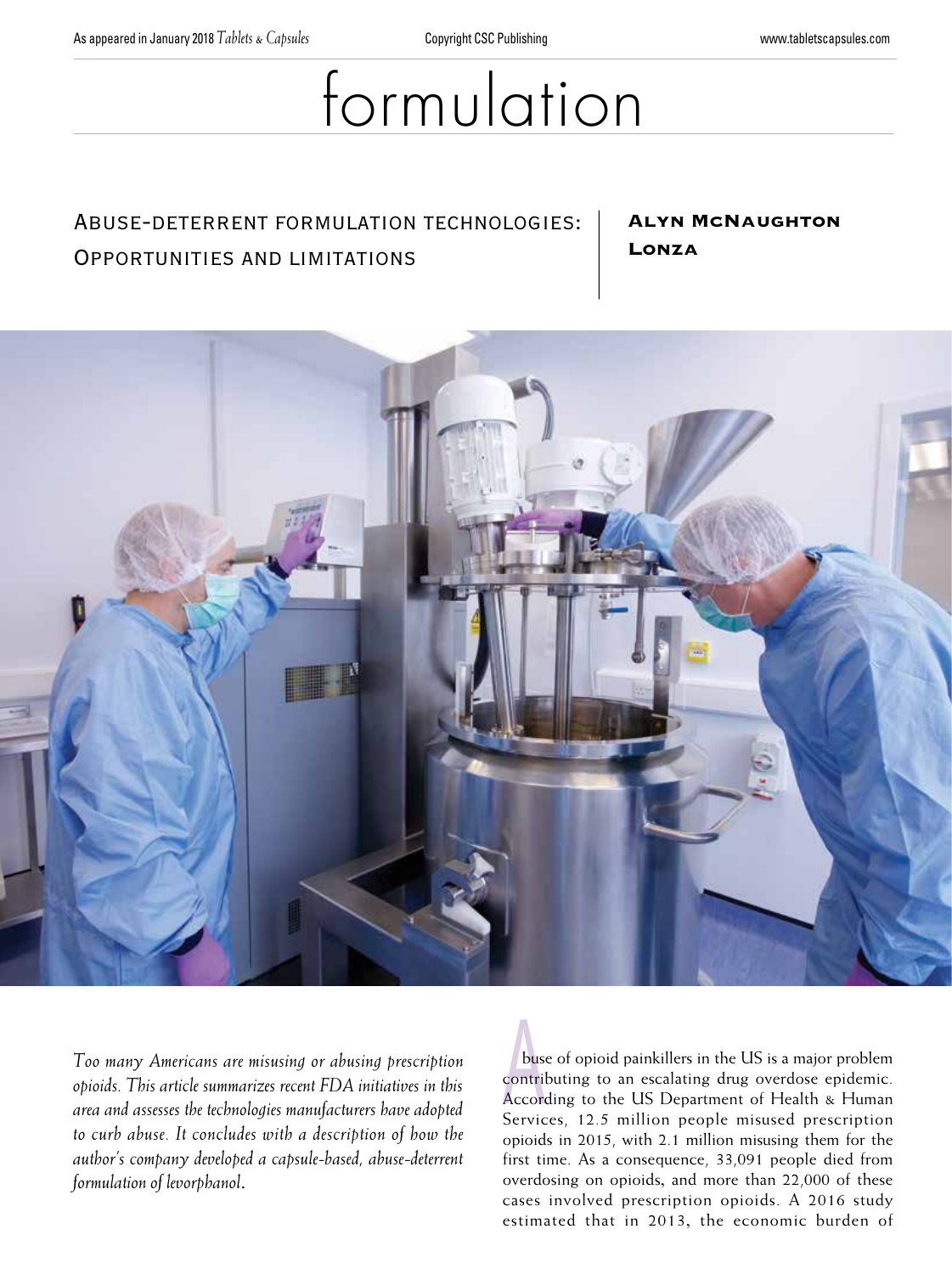#### Copyright CSC Publishing



prescription opioid overdose, misuse, and addiction cost \$78.5 billion [1].

Since 1999, the volume of drug products prescribed and sold in the USA has nearly quadrupled, and the rate of overdose deaths and of admissions to treat substanceabuse disorders related to prescription pain relievers have increased in parallel [2].

Due to the need to curtail opioid abuse, drug delivery technology companies and contract development and manufacturing organizations (CDMOs) have developed technologies that can deter abuse. The US FDA states that "The agency recognizes that abuse-deterrent opioids are not abuse-proof but are a step toward products that will help reduce abuse" [3]. Abuse-deterrent formulations (ADFs) make manipulation for abuse by routes such as snorting (insufflation), injection, or dose dumping more difficult and/or less rewarding. Yet these technologies must also allow the product to deliver the prescribed, effective pain-relieving dosage when taken by patients through the correct route of administration. Abuse deterrence, promoted through new FDA regulations and guidelines, has shaped how manufacturers address painkiller development and production, especially for controlled-release dosage forms. These products are most often abused in order to immediately obtain their drug loads, which are larger than those of immediate-release (IR) products. The FDA has been encouraging the development of abuse-resistant formats for both IR and extended-release (ER) forms of opioids, and promoting labeling that identifies the abusedeterrent technologies used in the drug formulation in order to further deter abuse.

While the focus of these technologies remains on opioidrelated products, there is also now some consideration for other drug products at increased risk for abuse.

The science of abuse deterrence is relatively new, and the formulation technologies and the analytical, clinical, and statistical methods for evaluating those technologies are rapidly evolving. Based on the developing nature of the field, the FDA continues to take a flexible, adaptive approach to the evaluation and labeling of potentially abuse-deterrent products. Methods for evaluating the abuse-deterrent properties of new molecular entities may have to be adapted based on the characteristics of those products and the anticipated routes of abuse.

Pharmaceutical companies, drug delivery companies, and CDMOs are evaluating the evolving regulatory environment and developing ADF technologies that better address the abuse of opioid painkillers. This article examines how the pharmaceutical industry, and CDMOs in particular, are working with the FDA to design, develop, and produce drug products that are more abuseresistant; establish guidelines on labeling; and promote the safe and proper use of such products.

#### **Understanding the FDA regulatory actions**

The FDA's "Guidance for Industry: Abuse-Deterrent Opioids—Evaluation and Labeling," issued in April 2015, provides a framework for the development of ADF testing, though it principally addressed ER products. Draft guidelines introduced in March 2016 and finalized in November 2017—"General Principles for Evaluating the Abuse Deterrence of Generic Solid Oral Opioid Drug Products, Guidance for Industry"—establish more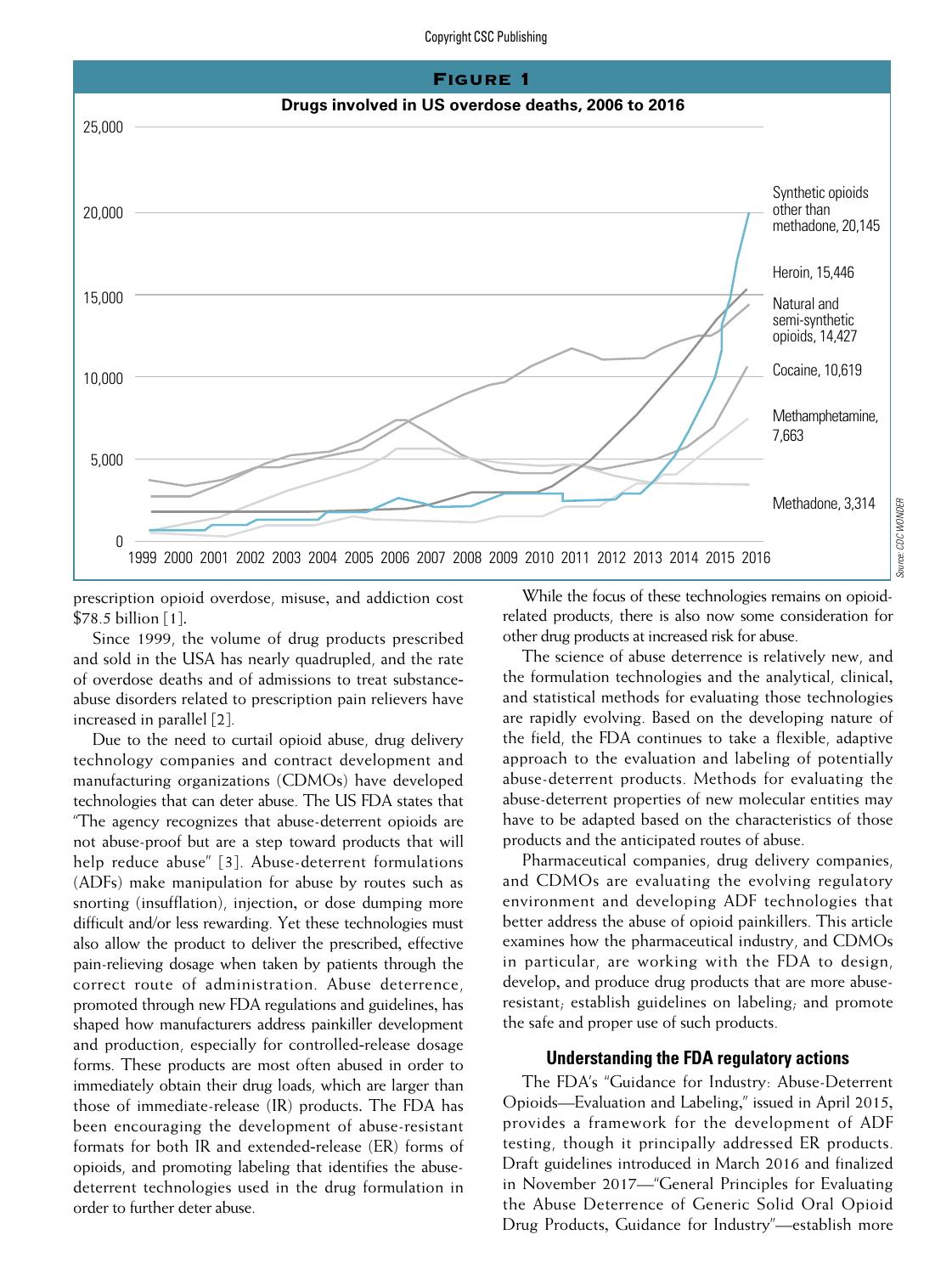systematic testing to support the development of generic ADF products in "Category 1 studies." These are included in the first step of a four-step route to approval of ADF formulations:

Category 1 studies: Lab-based in vitro manipulation and extraction studies

Category 2 studies: Pharmacokinetics

Category 3 studies: Clinical evaluation of the potential for abuse, and

Category 4 studies: Post-market studies to determine the effectiveness and impact of the product.

However, with the realization that 90 percent of all opioid pain medication prescribed in the USA are IR formulations, the FDA has taken steps to evaluate how best to prevent their misuse. As noted above, most of the currently approved opioids with labels describing abusedeterrent properties are ER products. But IR products can also be readily abused through injection or snorting and are often a gateway for abusers to migrate to ER products.

In a more recent response to the current opioid crisis, the FDA has developed a comprehensive action plan to take concrete steps toward reducing the impact of opioid misuse and abuse. The establishment in May 2017 of the Opioid Policy Steering Committee demonstrated that the FDA continues to expand its efforts to confront the opioid addiction crisis. This has led to the update of the Risk Evaluation and Mitigation Strategy (REMS) program—currently applied to ER opioids—to apply to IR products. The FDA is also developing changes to IR opioid labeling, including adding warnings and safety information similar to the 2013 update for ER forms. The key components of the plan:

1. Expand the use of advisory committees to review an opioid product that does not have abuse-deterrent properties and get expert advice on pediatric opioid labeling.

2. Develop warnings and safety information for IR opioid labeling that incorporate elements similar to those found on ER/long-acting opioid analgesics to provide better information to physicians about the risks and how to prescribe safely.

3. Strengthen post-market requirements to generate better evidence of the serious risks of misuse and abuse associated with long-term use of opioids, identify predictors of opioid addiction, and raise other important issues, such as "whether these products result in a realworld, meaningful decrease in the frequency and patterns of opioid misuse and abuse" [4].

4. Update the REMS program to increase the number of prescribers who receive training in pain management and safe prescribing of opioid drugs in order to decrease inappropriate opioid prescribing.

5. Expand access to ADFs to discourage abuse. As noted above, the FDA's final Guidance in November 2017 included its recommendations for the approval standards for generic ADFs to spur innovation and generic ADF product development.

6. Support better treatment, including approval of naloxone as an OTC treatment of opioid overdoses, safer

prescribing and use of opioids and, ultimately, new classes of pain medicines without the same risks as opioids.

7. Reassess the risk-benefit approval framework for opioid use by formal incorporation of the broader public health impact of opioid abuse into approval decisions.

8. Police approved products. In June 2017, the FDA requested that Endo Pharmaceuticals remove its Opana ER product from the market due to risks related to its abuse following the product's reformulation. This is the first time the Agency has taken steps to remove a currently marketed opioid pain medication from sale due to the public health consequences of abuse.





Abusers often manipulate opioid products to take them by different routes of administration or to defeat a product's ER properties and gain immediate access to the drug load. Most abuse-deterrent technologies developed to date are intended to make manipulation more difficult or to make abuse of the manipulated product less attractive or less rewarding. None of these technologies, however, has proved successful at deterring the most common form of abuse—swallowing a number of intact capsules or tablets to achieve a feeling of euphoria. Moreover, the fact that a product has abuse-deterrent properties does not mean that there is no risk of abuse. It means, rather, that the risk of abuse is lower than it would be without such properties. Because opioid products must, in the end, deliver the opioid to the patient, there will likely always be some abuse of these products.

Each manufacturer of opioid products has its own licensed or proprietary technology for deterring abuse. Some ADFs consist of tablets with a hardened surface that is difficult to crush. Others turn the crushed medicine into a gooey substance that is difficult to inject. Another approach is to combine the opioid with naloxone or naltrexone—drugs that block the effects of the opioid in the body (opioid antagonists)—so that they are activated when the opioid is crushed. It is also possible to take advantage of the bioavailability differences between the opioid and the antagonist. That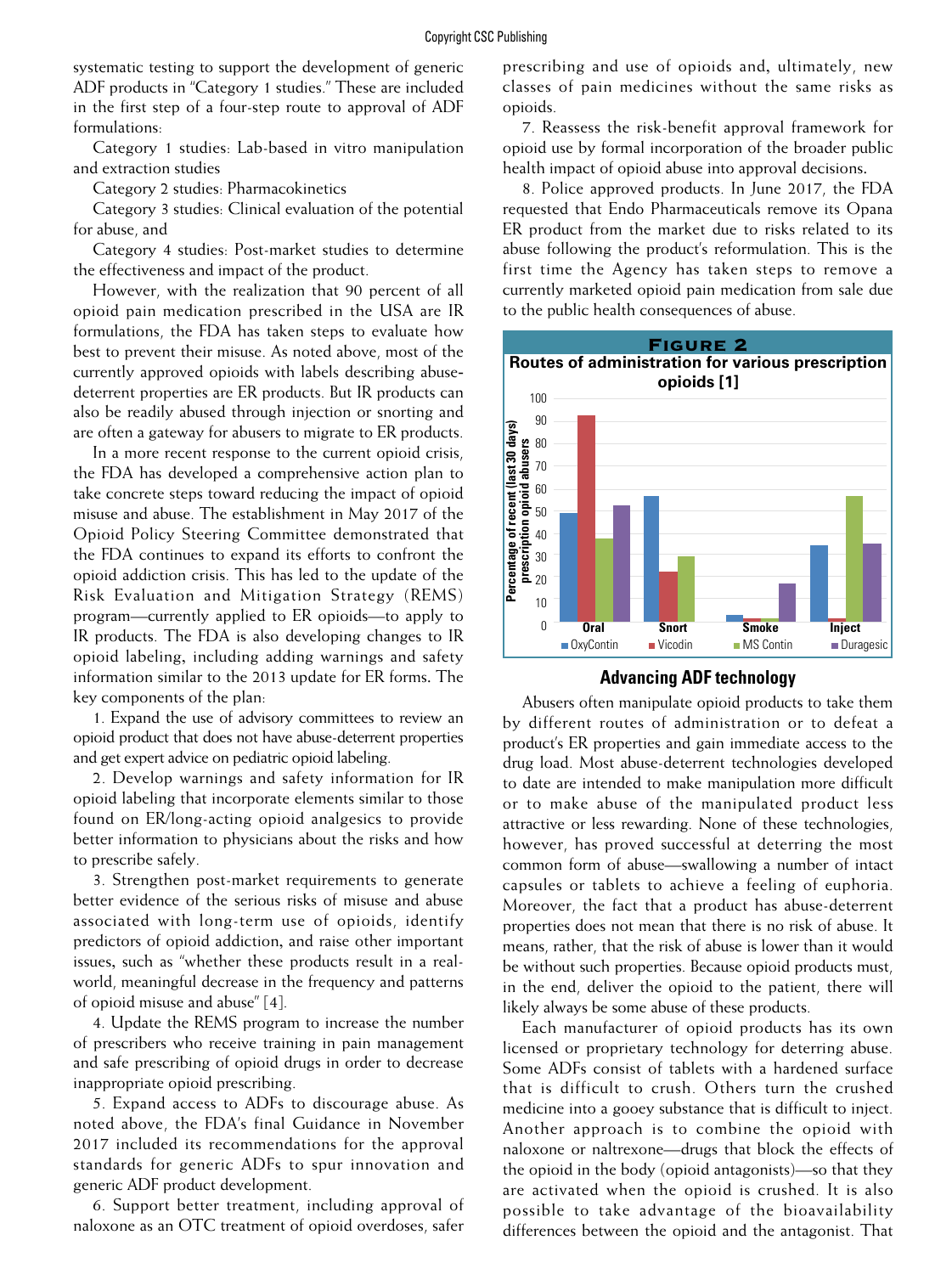#### Copyright CSC Publishing

#### Figure 3

#### **Category 1 testing of an ADF a. Capsule is ground with water as a dispersion aid.**



**b. Attempt to expel the formulation through various sizes of needles**



means the antagonist is poorly absorbed when administered through the correct route but is more highly available when abused through alternative routes. Similarly, inactive pro-drugs that require intestinal activation can be used, preventing abuse through other administration routes.

Additional approaches that provide enhanced deterrence are in development. However, it is important to appreciate



that the required abuse-deterrent properties designed into a product are based on the specific mechanism(s) of potential abuse for that particular product. This can be related to dose dumping for ER products or even differences in bioavailability when administered by different routes. For example, as illustrated in Figure 2, Oxycontin (oxycodone) is commonly abused through oral, nasal, and injection routes but not through smoking [5]. Vicodin (hydrocodone bitartrate and acetaminophen) is predominately abused only orally, with a small number of abusers snorting it. Rarely is it injected or smoked. Fully understanding the abuse profile of a product is critical because by deterring one route of abuse, the product must not simply shift the abuser to an alternative abuse route that entails greater risks for the abuser. Switching an abuser from snorting to injection, for example, increases risk through exposure to HIV and other blood-borne diseases.

Various controlled IR and ER drug products, such as opioids and morphine derivatives, antidepressants, and stimulants are at risk for abuse by melting or solubilizing the product and directly injecting, crushing, or snorting. For ER products, abusers simply chew or chemically extract the active compound and swallow the solution, making it instantly available for absorption.

#### **The roles of excipients**

Capsugel, now a Lonza company, has developed ADFs that allow encapsulated products to meet the target IR and ER profile while deterring the potential abuser from manipulating the drug substance in order to abuse the product through alternative routes of administration. This technology is built on Lonza's decades of experience in designing, developing, and manufacturing liquid-filled hard capsule (LFHC) products. LFHC technology provides a foundation to ADFs by using liquid and thermo-softening excipients that provide an immediate barrier to injection or to extracting a powder for insufflation. Of course, the excipients must be chosen to optimize deterrence to potential routes of abuse while still maintaining the targeted release profile. Fill materials may be soft, hard, waxy, or paste-like and may contain water-insoluble materials or suspended solids. These can modify the viscosity to prevent powdering and snorting, resist injection after moderate dilution, inhibit dose dumping in alcohol, and otherwise hamper extraction for use via alternative routes of administration. This ADF technology is highly flexible and comprises a number of elements that can be combined to maximize the abusedeterrent properties and to provide the appropriate release profile. The elements include:

• High-melting-point excipients that resist liquefaction at an injectable temperature,

• Taste modifiers that resist covert administration, snorting, and dose dumping,

• Water-insoluble excipients that resist extraction and adulteration by drinking,

• Soluble excipients that allow release modulation,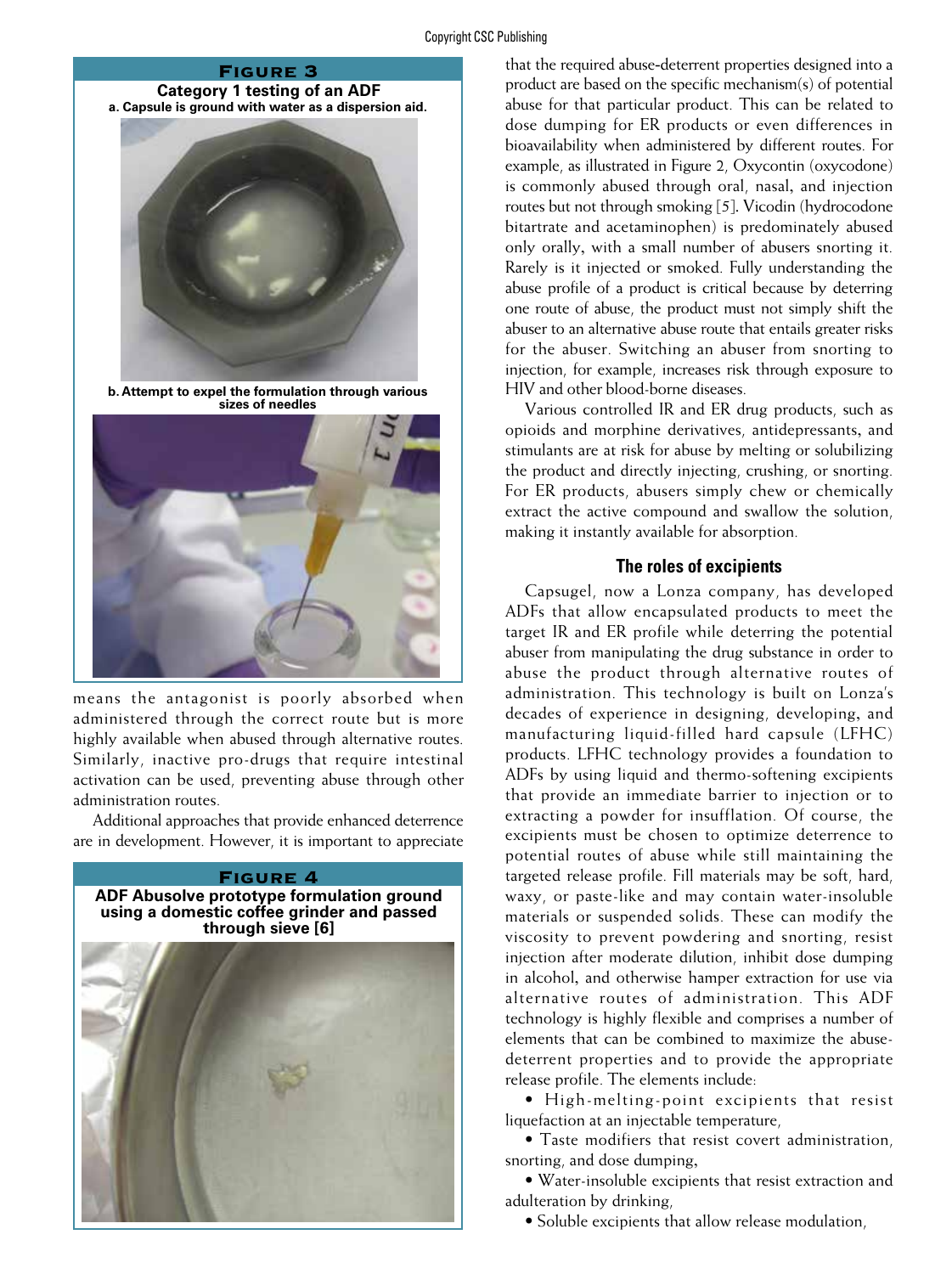• Waxy excipients that resist dose dumping, snorting, and injection,

• Viscosity modifiers that resist low-volume dissolution, injection, and dose dumping, and

• Dyes that resist adulteration.

#### **An early example**

Some years ago Lonza developed an abuse-resistant ER levorphanol product—a potent opiate intended to treat severe pain. It was originally only available as an IR product, and the target product profile was set to allow once-daily dosing. The abuse profile was to resist abuse via injection, insufflation, and extraction.

The development of this type of product starts with the ER element, which must be balanced against the abuse-deterrent properties. To make a liquid fill meet a circa 12-hour release profile, the most common approach is to use—as the primary mechanism of release—a thermo-softening waxy solid that contains a poreforming material to allow diffusion. Additional solids are then used in order to modify the viscosity if there is an attempt to manipulate the formulation in low-volume solutions. A great deal of Category 1 characterization is then required to demonstrate the abuse-deterrent properties in the lab and to optimize both the abuse deterrence and release profile in harmony.

For injection, the usual test method is to dilute the product in relatively low-volume solutions with different solvents and then to attempt to syringe it through various sizes of needle (Figure 3).

For insufflation, tests seek to create particles that are of suitable size to be inhaled, with the size generally determined using a sieve (Figure 4). For liquid-based formulations, a range of powder flow enhancers are added to ensure the formulation is further challenged.

Extraction in a range of solvents is also conducted, as this procedure can be used to directly abuse the drug load or to further manipulate it for abuse via other routes.



#### Table 1

| <b>PK</b> paramater                                                                  | LFHC test formulations versus IR reference-listed drug (levorphanol) |               |               |        |               |
|--------------------------------------------------------------------------------------|----------------------------------------------------------------------|---------------|---------------|--------|---------------|
|                                                                                      | <b>IR levorphanol</b>                                                | <b>Form A</b> | <b>Form B</b> | Form C | <b>Form D</b> |
| $T_{max}(h)$                                                                         | 2.4                                                                  | 10.36         | 12.29         | 9.15   | 11.53         |
| $C_{\text{max}}$ ratio (%)                                                           | 100                                                                  | 40.89         | 29.97         | 3201   | 26.66         |
| $AUC_{\text{inf}}$ Ratio (%)                                                         | 100                                                                  | 99.27         | 92.89         | 86.99  | 82.16         |
| % decrease in abuse quotlent<br>$(C_{\text{max}}/T_{\text{max}})$ cf. IR formulation |                                                                      | 90.6          | 95.2          | 91.6   | 94.5          |